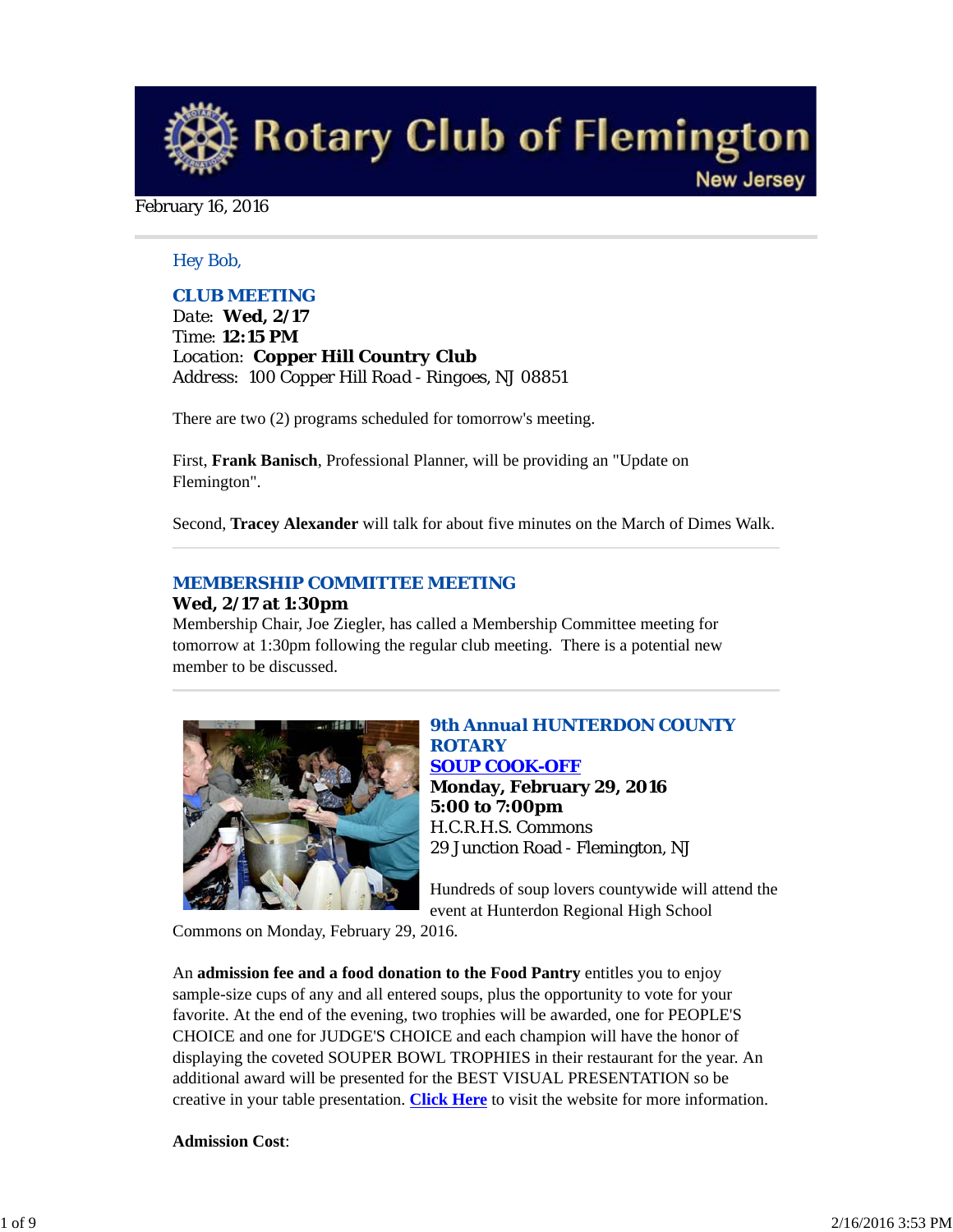- *Ages 9 & Up*: **\$15 per person** + a **can of food** to donate to the local food pantries.
- *Ages 5 to 8*: **\$5 per person** + a **can of food**.
- *Ages 4 & Younger*: **Free**.

#### **CLICK HERE** to download a copy of the **Restaurant Registration Form**.

#### **RESTAURANT ENTRY DEADLINE IS Early February 2016**

A limit of 20 participating restaurants will be accepted on a first-come, first-served basis. One soup entry per restaurant.

#### **YOUR PARTICIPATION HELPS FIGHT HUNGER IN HUNTERDON!!!**

All net event proceeds will be donated to the Food Pantries of Hunterdon County. The following are the Food Banks supported:

- **Delaware Valley Interfaith Council**
- **Fisherman's Mark**
- **Flemington Area Food Pantry**
- **North Hunterdon Food Pantry**
- **Open Cupboard Food Pantry**
- **Starfish Food Pantry**

#### **Joint Effort by the Hunterdon County Rotary Clubs**

This event is organized and run as a joint effort by the Rotary Clubs of Flemington, Clinton Sunrise, North Hunterdon, Lambertville-New Hope, Whitehouse and the Hunterdon Horizon eClub. We are service clubs dedicated to helping people in our community and throughout the world. The event is held at the end of February in recognition of Rotary International's Anniversary, which had it's very first meeting on February 23, 1905 in Room 711 of the Unity Building in Chicago as convened by Rotary founder Paul P. Harris

Questions? Contact Event Chair, **Mick Schaible** with any questions or comments. He can be reached at **(609)460-4530** or by email at **Soup@FlemingtonRotaryNJ.org**.

### *EAT, DRINK & SHARE*

**Monday, March 14, 2016** The Pines Manor, 6pm to 9pm 2085 State Route 27, Edison, NJ 08817

Our Rotary District 7510 will be hosting their annual Eat, Drink & Share fundraiser on Monday, 3/14/2016. Our club annually takes a table of (10) with additional tickets available for purchase. If anyone is interested in attending, please **Click Here** to email President Mick Schaible.

Once the complimentary tickets are gone, additional tickets will be available for purchase in advance or at the door for \$50 per person. **Click Here to view the flyer** for additional information.

*FLU CLINICS AID AREA FOOD PANTRIES* **Press Release from the Clinton Sunrise Rotary Club**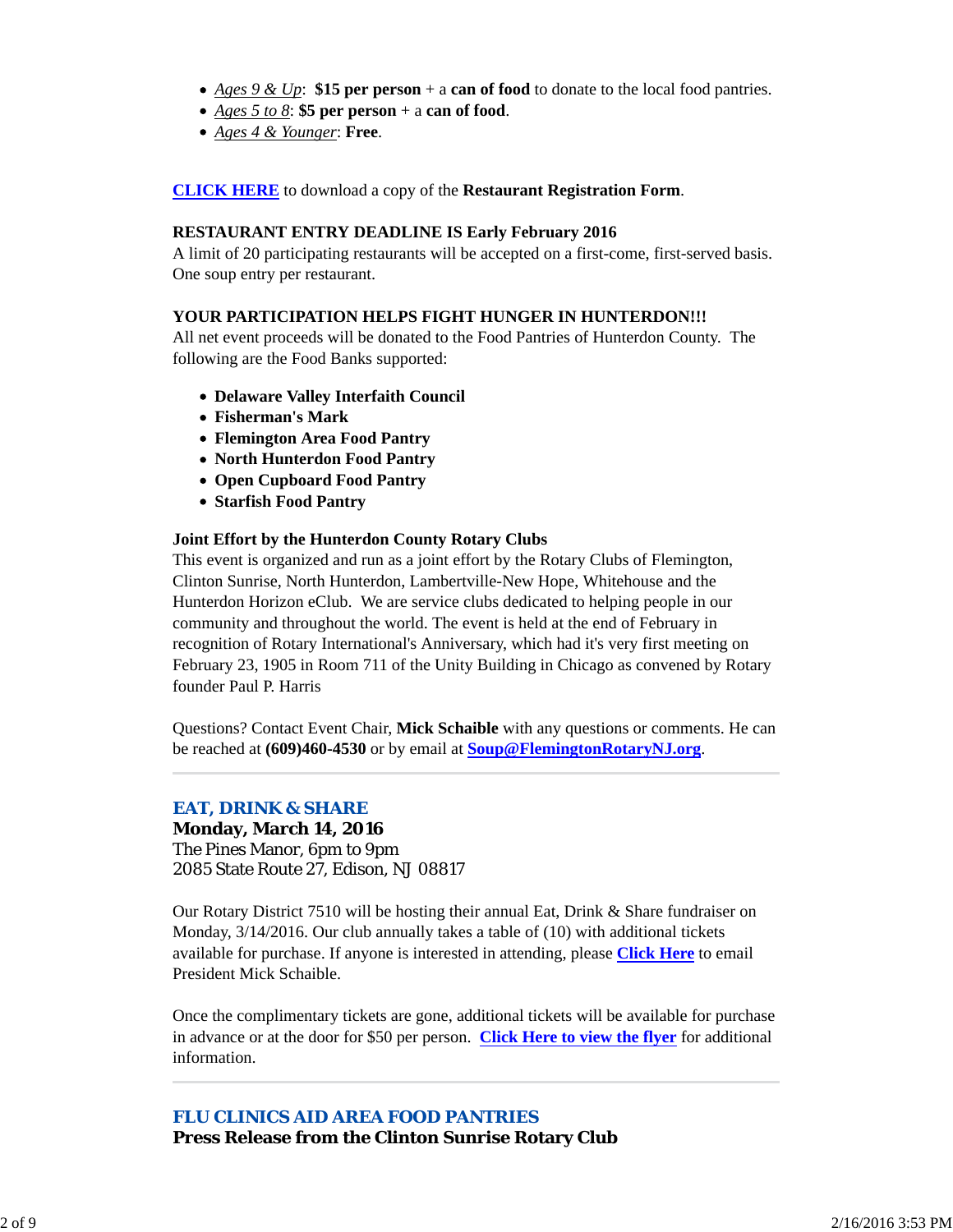The Rotary Clubs of Hunterdon County distributed over \$5,000 to the following Hunterdon County Food Pantries: Open Cupboard in Clinton, Flemington Food Pantry, Starfish in Whitehouse, St. Edwards in Milford and Fisherman's Mark in Lambertville.

The \$5180 was generated from the Rotary Flu Vaccine Clinics co-sponsored by Dr. Ronald Frank and Dr. Sean Cook. In the past 3 years over \$18,000 of the flu clinic insurance payments were donated to Hunterdon County Food Pantries.

The Rotary Clubs of Hunterdon County are made up of professional and business people dedicated to serving their community. The objective of Rotary is to encourage and foster the ideal of service as a basis of worthy enterprise. The partnership with Dr. Frank and Dr. Cook provide the Clubs an opportunity to bring both health services through the Flu Clinic and to support our common goal to fight "Hunger in Hunterdon." According to Lynn Arnold, Clinic Coordinator from the Clinton Sunrise Rotary, "Not all of our Pantries are subsidized by Norwescap and our smaller pantries rely totally on YOUR donation of money or food to support their mission."

Please consider receiving next year's flu vaccine at one of our convenient clinics and help us reach our goal of \$25,000. There is no cost to you with most major insurances and the insurance payments are donated to the local food pantries.

Thanks, Lu Ann Aversa



# *The Flemington Rotary MEMBER DIRECTORY Is Updated on the Website*

A PDF copy of the Club Directory is now kept on the club website, located on the password protected "**Members Only**" page. To access this, simply goto **www.FlemingtonRotaryNJ.org** and click on "Members

Only" in the upper left. The page is password protected. If you do not have the password, simply email us and request it.

If you see any updates that need to be made (a change of address, email, phone number, something is not listed correctly, etc.), please email Sandy Clark and request any changes to be made. **Click Here** to generate an email to Sandy.



# *SPEAKERS & PROGRAMS BEING SOUGHT*

President Mick is looking for some ideas for upcoming meeting programs and speakers. If you have any leads, please pass them onto Mick Schaible, who will follow-up to schedule the speaker.

**Click here** to generate an email directly to Mick.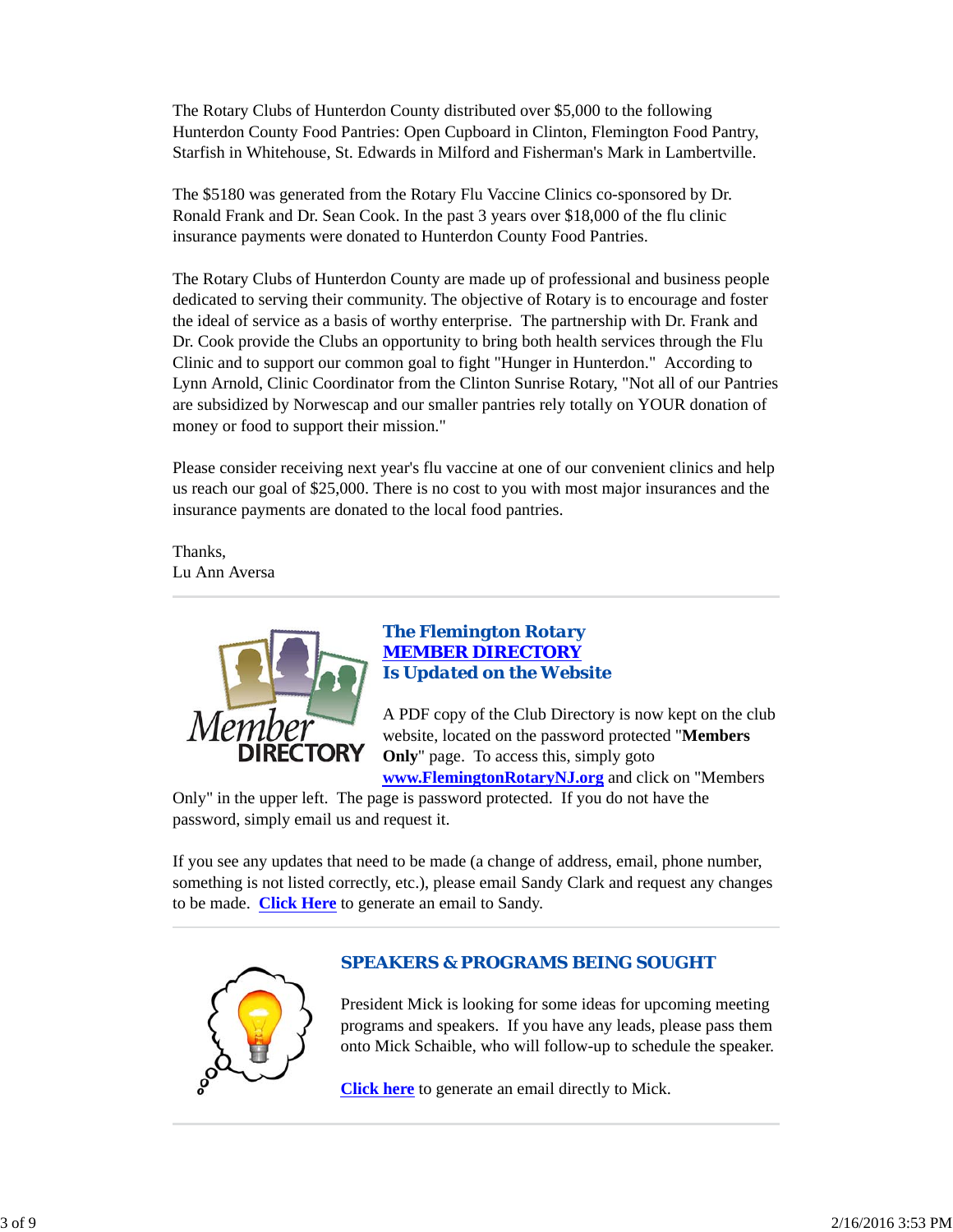

### *HUNTERDON COUNTY CHAMBER OF COMMERCE*

As you know, the Rotary Club of Flemington is a member of the H.C. Chamber of Commerce. This enables all Rotarians the ability to attend a Chamber function as a "member". If someone asks you what your business is, you would explain that you are a member representing the Rotary Club of Flemington. **Click Here** to visit the Chamber website for a listing of upcoming events.



### *Jersey Talk Radio - Internet Radio "THE ROTARY HOUR"* **Tuesdays** from **5pm to 6pm**

PDG Megan Jones-Holt is the host of "The Rotary Hour" on the "Jersey Talk Radio" internet radio station. She is always looking for guests to have on the show. If you are intersted, please get in touch with Megan at (908)894-4590 or **mjonesholt@gmail.com**.

**Click Here** to listen to the Internet Radio station from your PC, smart phone, mobile device, etc.



### *FLEMINGTON BUSINESS IMPROVEMENT DISTRICT* www.downtownflemington.com

If you would like to learn more about events and activities going on around Flemington, please **CLICK HERE** to visit the Flemington Business Improvement District (BID) website.

### *ROTARY DISTRICT 7510 NEWS*

**Click Here** to read the current news from our Rotary District 7510.

# *SPEAKERS & PROGRAMS BEING SOUGHT*

We are always seeking new or creative ideas for upcoming meeting programs and speakers. If you have any leads, please pass them onto Mick Schaible. **Click here** to generate an email directly to Mick.

# *UPCOMING DATES TO NOTE*

**Summary of Upcoming Club Meeting Programs**: Wed,  $2/17$ : Frank Banisch, Professional Planner: Update on Flemington + Tracey Alexander, five minutes on March of Dimes Walk Wed, 2/24: TBA

Wed, 3/02: TBA Wed, 3/09: Dave Harkness: Classification Talk Wed, 3/16: TBA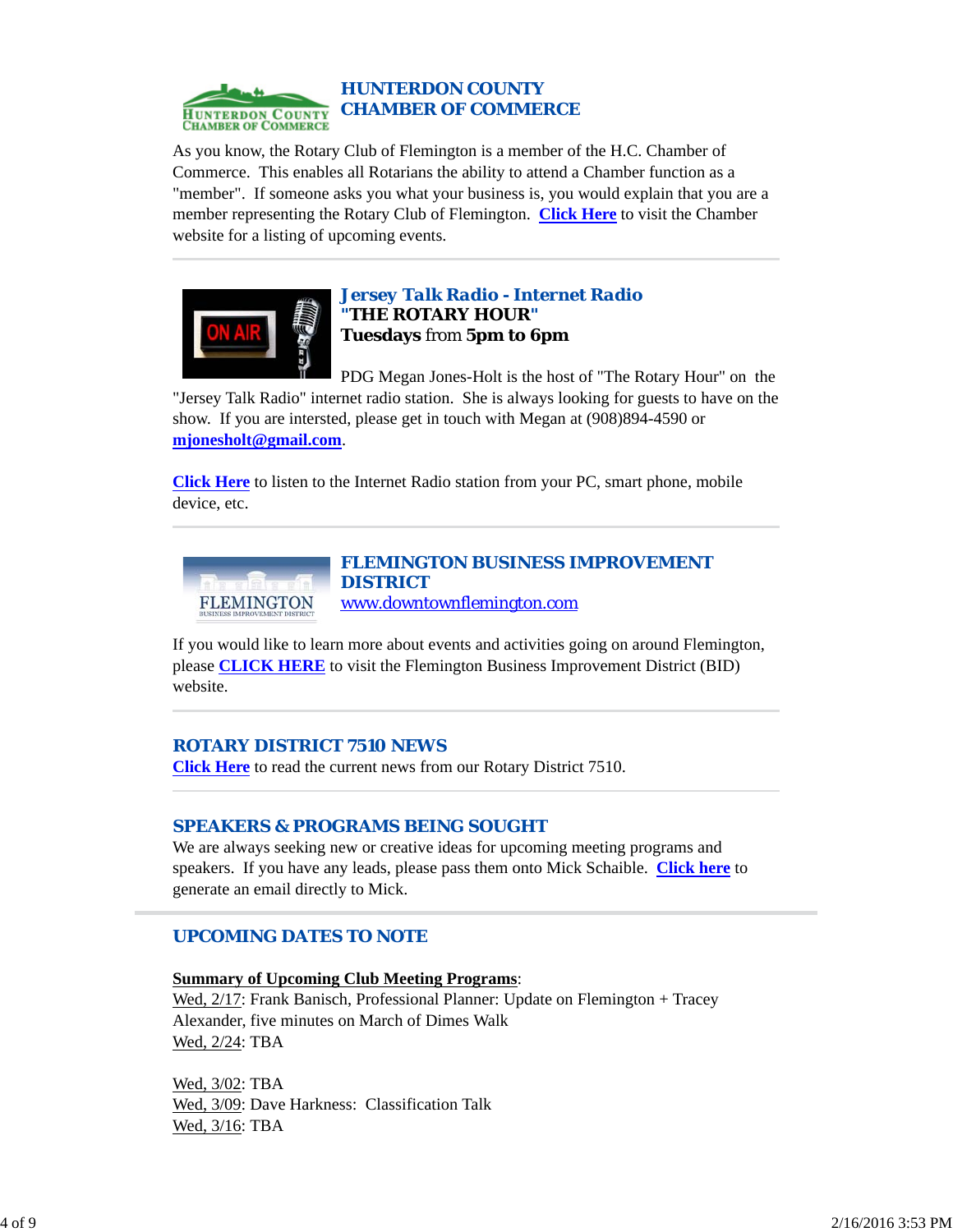Wed, 3/23: TBA Wed, 3/30: TBA

**Next RCOF Board Meeting**: Tues, 3/15/2016 at 6:00 PM. (Meetings held bi-monthly). **Next Membership Meeting:** Wed, 2/10/2016 at 1:30 PM (Usually the 2<sup>nd</sup> Wed).

**Upcoming RCOF Club Events, Fundraisers, Fellowship Events, Etc**.:

Mon, 2/29: **Hunterdon County Rotary Soup Cook-Off** Sun, 6/12: **8th Annual Bark in the Park - Dog Walk**

#### **Rotary District 7510 Events & Functions:**

Fri, 3/4: President-Elect Training Seminar (PETS 1) - Bridgewater Marriott Hotel 3/18 to 3/19: President-Elect Training Seminar (PETS 2) - Hanover Marriott Hotel Wed, 4/27: District Assembly at 2:30pm - Bridgewater Marriott Hotel May 13-15: **District Conference** at the Inn at Pocono Manor

#### *COMMITTEE LIST:*

**Click Here** to download the listing of all current Club Committee's and its members.

### *"MEMBERS ONLY" WEBSITE:*

### **Click Here for the Members Only section of the website to find:**

- 1) The "Membership Proposal Form" to propose a new member.
- 2) New Member Information.
- 3) An Online Copy of the Club Membership Directory.
- 4) A Link to All Photos Albums of the Club.

#### *ROTARY WEBSITE LINKS:*

Rotary International: **www.Rotary.org** Rotary District 7510: **www.RotaryNJ.org**

### *NEARBY ROTARY CLUB MEETINGS:*

As A Rotarian, you are Welcome to attend a Rotary Club meeting anywhere in the world. Click here for the Rotary Club Locator App. Or see below for some local meetings:

#### Mondays

**Lambertville/New Hope** (6:30 pm) - Lambertville Station Restaurant; 11 Bridge Street, Lambertville NJ 08530

**Piscataway** (12:15 pm) - Radisson Hotel; 21 Kingsbridge Road, Piscataway, NJ 08854

#### Tuesdays

**Whitehouse** (12:15 pm) - Max's 22; 456 Route 22 West, Whitehouse Station, NJ 08889 **Princeton** (12:15 pm) - The Nassau Club; 6 Mercer Street, Princeton, NJ 08540 **Bridgewater-Bound Brook** (12:15 pm) - Arbor Glenn; 100 Monroe St, Bridgewater 08807

#### Wednesdays

**Branchburg Township** (7:30 am): Stoney Brook Grille; 1285 Route 28, North Branch, NJ 08876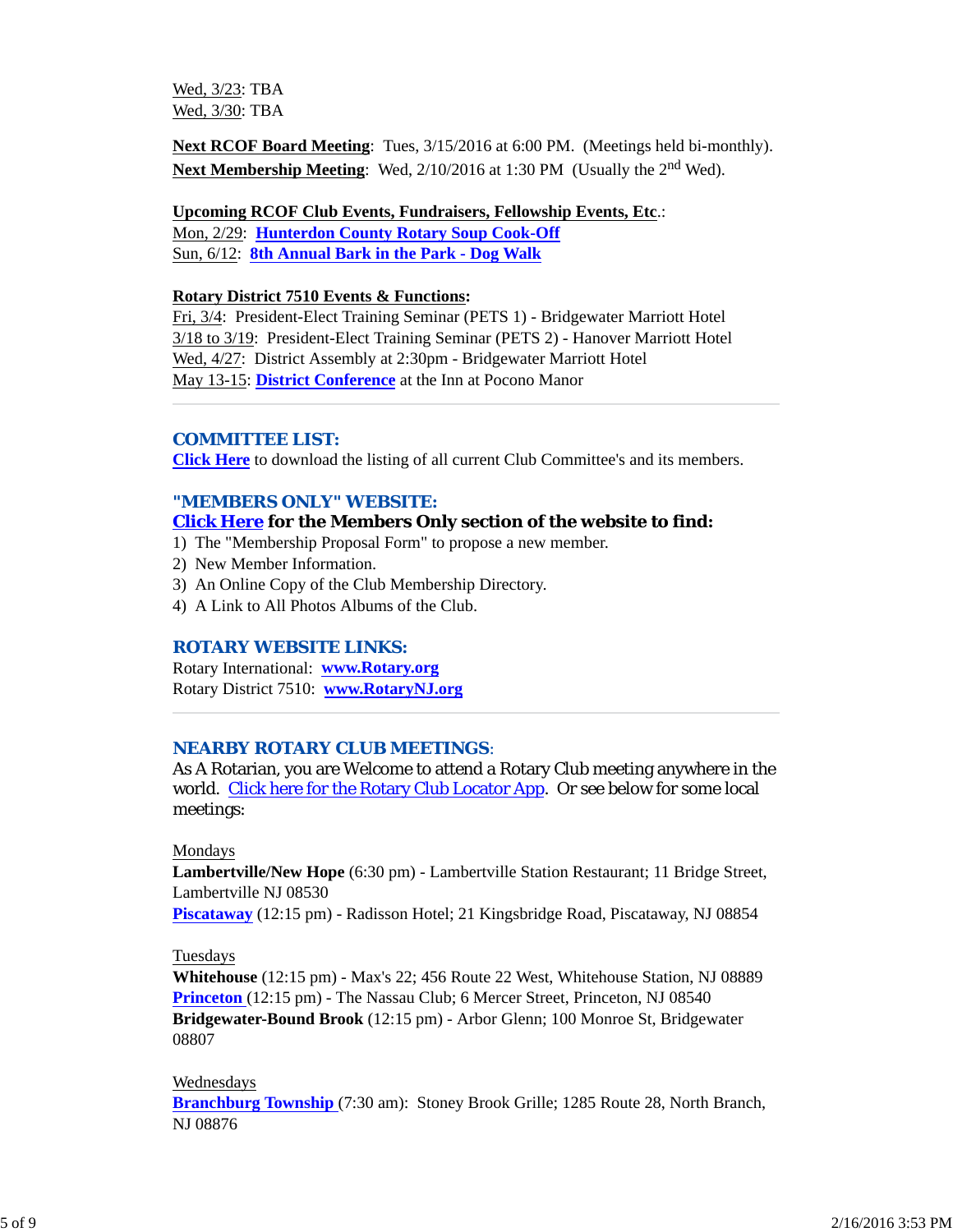**Flemington** (12:15pm): Copper Hill Country Club; 100 Copper Hill Road, Ringoes, NJ 08851

**Hillsborough Township** (6:15 pm): Pheasant's Landing; 311 Amwell Road (Rt. 514), Hillsborough, NJ 08844

#### **Thursdays**

**Clinton Sunrise** (7:30 am): Clinton Fire Department; New Street, Clinton, NJ 08809 **Somerville/Bridgewater** (12:15 pm): Bridgewater Manor; 1251 US Highway 202/206, Bridgewater, NJ 08807

**Trenton** (12:15 pm): Freddie's Tavern; 12 Railroad Avenue, West Trenton, NJ 08628

### Fridays

**North Hunterdon** (12:15 pm): Beaver Brook County Club; 25 County Club Drive, Annandale, NJ 08801

**Princeton Corridor** (12:15pm): Hyatt Regency; 102 Carnegie Center, Rt. 1 North, Princeton, NJ 08540

#### eClub

**Rotary eClub of Hunterdon Horizon**: View website for meetings or online makeups.

# RI President's Call for Action in **2015-2016**: **"Be A Gift To The World" Rotary Club of Flemington - Our 92nd Year**

Founded October 3, 1923 \* Charter #1529 \* District 7510

| Club President                           | <b>Mick Schaible</b>                         |
|------------------------------------------|----------------------------------------------|
| President-Elect                          | D.J. Wright                                  |
| Secretary                                | <b>Chris Steffner</b>                        |
| Treasurer, General                       | <b>Bob Newland</b>                           |
| Treasurer, Lunch                         | <b>Lynn Hyman</b> (immediate Past-President) |
| <b>Board Member</b>                      | Chris Kamnitsis                              |
| <b>Board Member</b>                      | <b>Joe Ziegler</b>                           |
| Sergeant-at-Arms                         | <b>Jim Davidson</b>                          |
| R.I. President                           | K.R. "Ravi" Ravindran (Sri Lanka)            |
| District Governor (DG)                   | Hal Daume (Berkeley Heights, NJ)             |
| District Governor Elect (DGE)            | <b>Charles Minton</b> (Union, NJ)            |
| District Governor Nomimee (DGN)          | <b>Bob Zeglarski</b> (Roselle-Rosselle Park) |
| <b>Assistant District Governor (ADG)</b> | <b>Albert Varga</b> (Lambertville-New Hope)  |

Club Meetings: **Wednesday, 12:15 pm, Copper Hill Country Club** 100 Copper Hill Road, Ringoes 08551



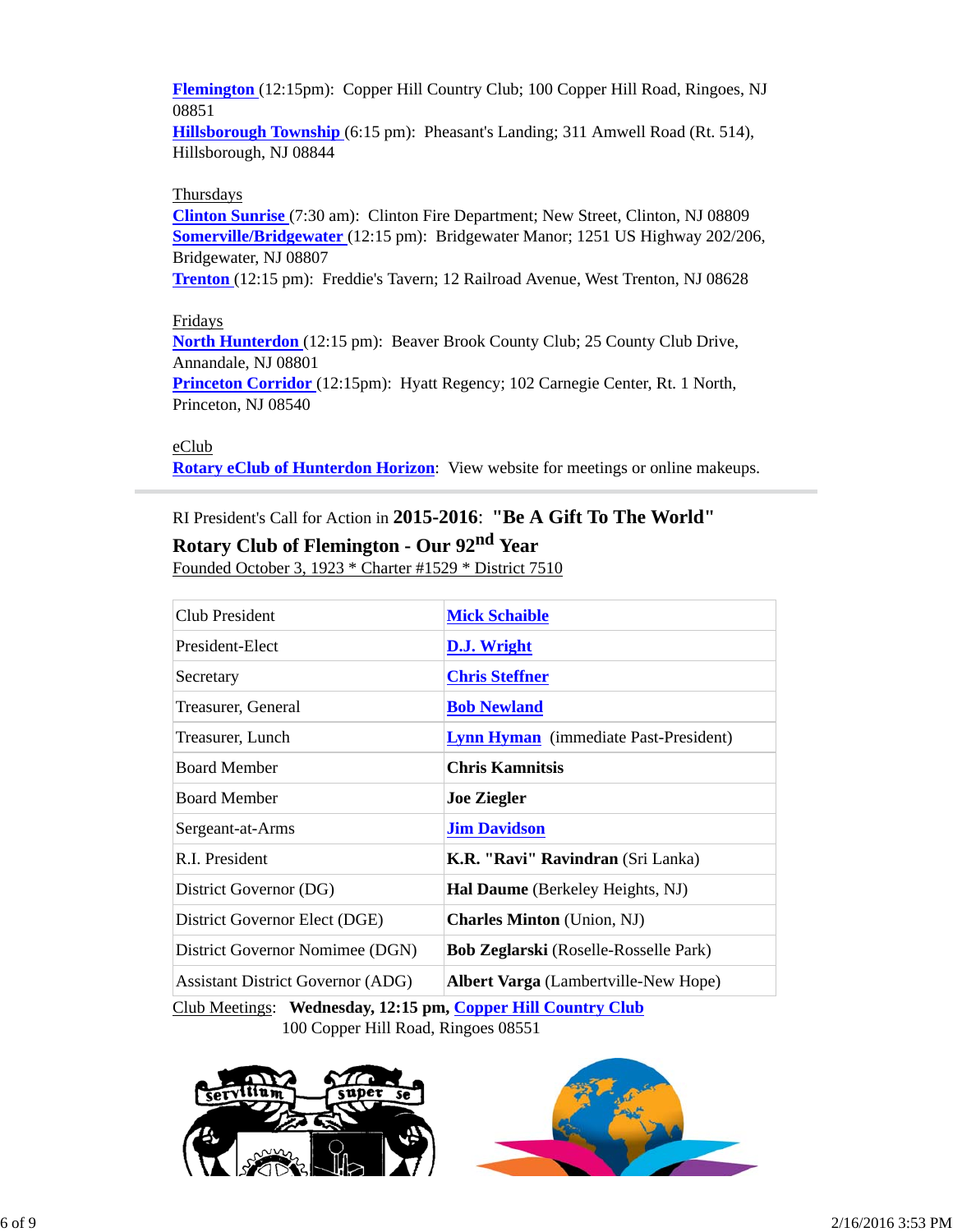



*MISSION STATEMENT*: The mission of Rotary International is to assist and guide Rotarians and Rotary clubs to accomplish the Object of Rotary to ensure Rotary's continuing relevance and to help build a better world, emphasizing service activities by individuals and groups that enhance the quality of life and human dignity, encouraging high ethical standards, and creating greater understanding among all people to advance the search for peace in the world.

**THE OBJECT OF ROTARY:** The object of Rotary is to encourage and foster the ideal of service as a basis of worthy enterprise and, in particular, to encourage and foster:

**1st**: The development of acquaintance as an opportunity for service;

**2nd**: High ethical standards in business and professions, the recognition of the worthiness of all useful occupations, and the dignifying of each Rotarian's occupation as an opportunity to serve society;

**3rd**: The application of the ideal of service in each Rotarian's personal, business and community life;

**4th**: The advancement of international understanding, goodwill, and peace through a world fellowship of business and professional persons united in the ideal of service.

**THE 4-WAY TEST**: "Of the things we think, say or do:

- **1st**: Is it the Truth?
- 2<sup>nd</sup>: Is it Fair to all concerned?
- **3rd**: Will it build goodwill and better friendships?
- **4th**: Will it be beneficial to all concerned?"

### *ROTARY's AVENUE'S OF SERVICE*:

**1)** Through **Club Service**, we have fun, build lasting friendships, and make sure that our club runs well.

**2)** Through **Vocational Service**, we volunteer our professional skills to serve others and promote integrity in everything we do.

**3)** Through **Community Service**, we address local needs and work with our community to bring lasting improvements.

**4)** Through **International Service**, we meet humanitarian needs around the globe and promote world understanding and peace.

**5)** Through **Youth Service**, we work with young people to help them become the next generation of leaders, visionaries, and peacemakers.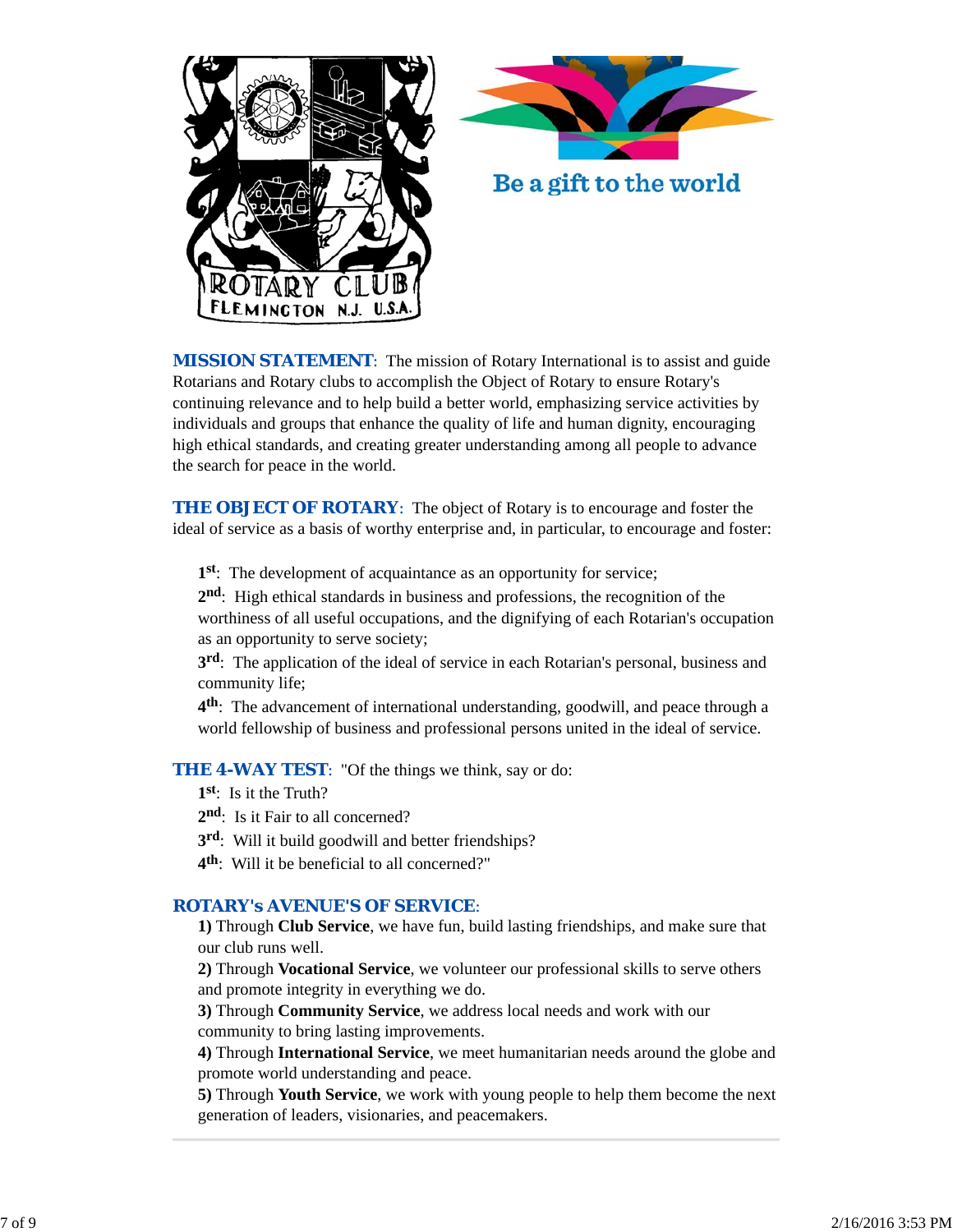# **2015-2016 CLUB MEMBER ROSTER Rotary Club of Flemington, NJ**

Current Number of Members: 42

| Rotarian                          | <b>Member Since</b> | <b>Classification</b>           |
|-----------------------------------|---------------------|---------------------------------|
| Black, Bruce B.                   | 2007                | <b>Health and Fitness</b>       |
| Bohler, Herbert C. (Herb)         | 1977                | <b>Specialty Advertising</b>    |
| <b>Campbell, Jennifer</b>         | 2015                | <b>General Practice</b>         |
| Chittenden, Robert L. (Bob)       | 2003                | M.E.F.P. Consulting Engineering |
| Clark, Arthur L. (Sandy)          | 1987                | Printing                        |
| Davidson, James G. (Jim)          | 2002                | <b>Rubber Products</b>          |
| del Campo, Ann                    | 2016                | <b>Scientist &amp; Farmer</b>   |
| Ferrari, Frederick J. (Fred)      | 1964                | Orthodontia                     |
| Fisher, Charles H. (Charlie)      | 1961                | <b>Funeral Services</b>         |
| Fisher, Thomas H. (Tom)           | 2012                | Property & Casualty Insurance   |
| <b>Harkness, David W. (Dave)</b>  | 2015                | <b>Hospital Affairs</b>         |
| Harrison, Jeffrey (Jeff)          | 1996                | Psychotherapy                   |
| Hyman, Lynn                       | 2010                | <b>Retail Banking</b>           |
| Kamnitsis, Christopher P. (Chris) | 2001                | <b>Financial Planning</b>       |
| Kavanagh, Michele                 | 2013                | <b>Community Banking</b>        |
| <b>Kritharis, Nikolaos</b>        | 2016                | <b>Dentistry</b>                |
| Liebross, Ira                     | 1997                | <b>Family Medicine</b>          |
| Loew, Darren                      | 2002                | Orthodontics                    |
| Martin, Teresa (Terry)            | 1993                | Solid Waste/Recycling           |
| Mazujian, Harry                   | 2004                | Clergy                          |
| McWilliams, Nancy                 | 1992                | Psychotherapy                   |
| Metz, Kim                         | 2007                | <b>Technical Education</b>      |
| Muller, George D.                 | 1964                | <b>Cut Glass Manufacturing</b>  |
| Nastasi, William (Bill)           | 1996                | <b>General Contracting</b>      |
| Newland, Robert D. (Bob)          | 1998                | Insurance                       |
| Ownes, Terry M.                   | 1987                | <b>Floor Covering</b>           |
| Phelan, Christopher J. (Chris)    | 2009                | <b>Chamber Of Commerce</b>      |
| Randolph, R. Wayne                | 1982                | <b>Veterinary Medicine</b>      |
| Reinbacher, Otto A.               | 1997                | Clergy                          |
| Rogow, Stephen S. (Steve)         | 1973                | Orthodontics                    |
| Schaible, R. Michael (Mick)       | 1998                | <b>Appraisal Services</b>       |
| Skowronek, Kenneth J. (Ken)       | 1994                | <b>Family Law</b>               |
| Sollner, Richard F. (Dick)        | 1962                | Air Transportation              |
| Steffner, Christina (Chris)       | 2014                | Education                       |
| Stothoff, Richard H. (Dick)       | 1966                | Sanitary Engineering            |
| Weinstein, Theodore H. (Ted)      | 1994                | <b>Pulmonary Medicine</b>       |
| Widico, Karen A.                  | 1997                | <b>Public Health Services</b>   |
| Williams, Gwen                    | 1991                | Purchasing/Manufacturing        |
| Wise, Robert (Bob)                | 1992                | <b>Hospital Administration</b>  |
| Woske, Harry                      | 1977                | Cardiology                      |
| Wright, Daniel J. (D.J.)          | 2003                | <b>Funeral Services</b>         |